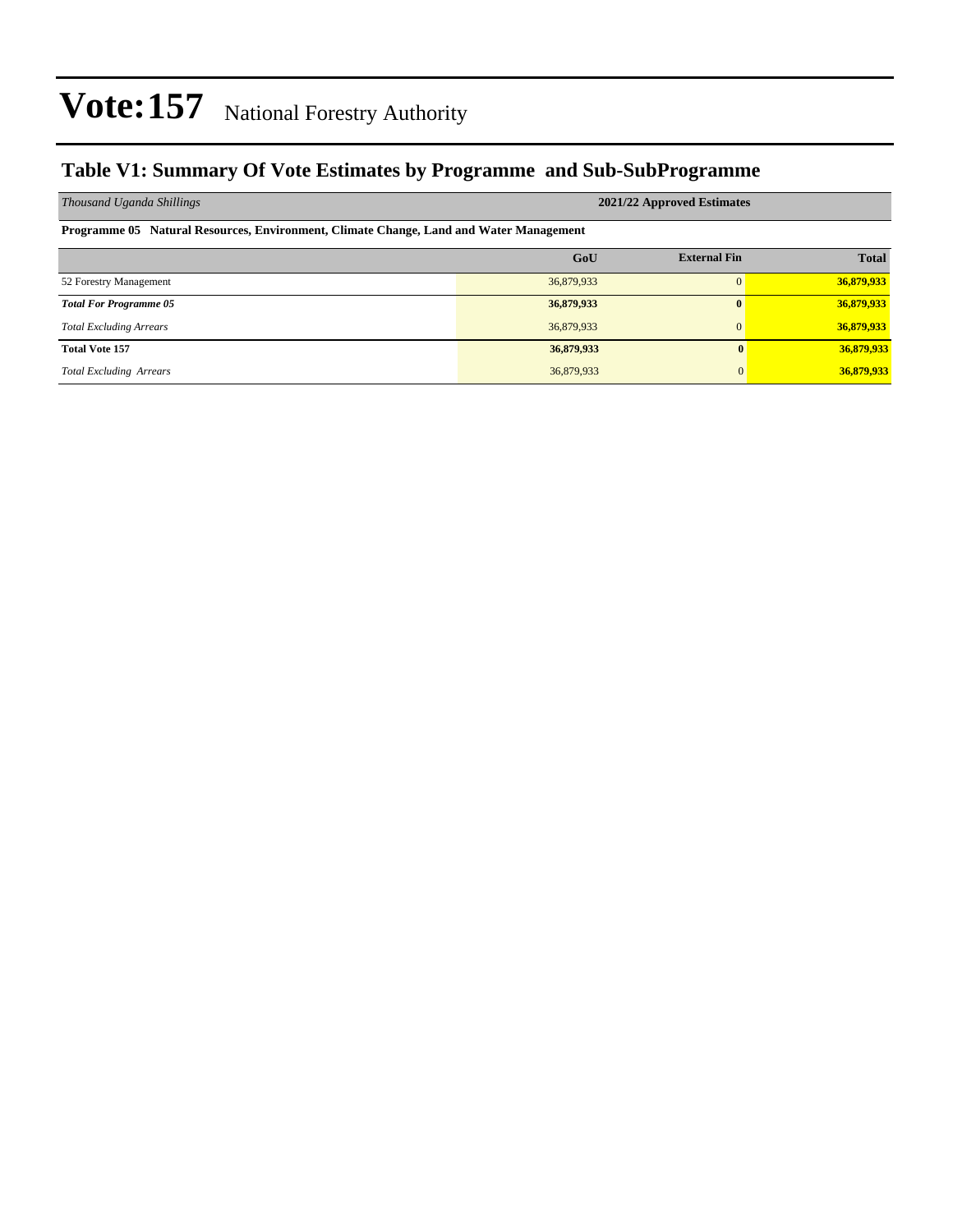### **Table V2: Summary Of Vote Estimates by Sub-SubProgramme,Department and Project**

| Thousand Uganda Shillings                                                 | 2020/21 Approved Budget<br>2021/22 Approved Estimates |                     |                |              |             |                               |              |
|---------------------------------------------------------------------------|-------------------------------------------------------|---------------------|----------------|--------------|-------------|-------------------------------|--------------|
| <b>Sub-SubProgramme 52 Forestry Management</b>                            |                                                       |                     |                |              |             |                               |              |
| <b>Recurrent Budget Estimates</b>                                         | <b>Wage</b>                                           | <b>Non-Wage</b>     | <b>AIA</b>     | <b>Total</b> | <b>Wage</b> | Non-Wage                      | <b>Total</b> |
| 01 Headquarters                                                           | 8,265,502                                             | 21,433,140          | $\mathbf{0}$   | 29,698,642   | 8,265,502   | 15,731,438                    | 23,996,940   |
| <b>Total Recurrent Budget Estimates for Sub-</b><br><b>SubProgramme</b>   | 8,265,502                                             | 21,433,140          | $\bf{0}$       | 29,698,642   | 8,265,502   | 15,731,438                    | 23,996,940   |
| Development Budget Estimates                                              | <b>GoU Dev't</b>                                      | <b>External Fin</b> | <b>AIA</b>     | <b>Total</b> |             | <b>GoU Dev't External Fin</b> | <b>Total</b> |
| 0161 Support to National Forestry Authority                               | 12,882,993                                            | $\mathbf{0}$        | $\mathbf{0}$   | 12,882,993   | $\Omega$    | $\mathbf{0}$                  | $\mathbf{0}$ |
| 1679 Retooling of National Forestry Authority                             | $\mathbf{0}$                                          | $\mathbf{0}$        | $\mathbf{0}$   | $\bf{0}$     | 12,882,993  | $\mathbf{0}$                  | 12,882,993   |
| <b>Total Development Budget Estimates for Sub-</b><br><b>SubProgramme</b> | 12,882,993                                            | $\bf{0}$            | $\bf{0}$       | 12,882,993   | 12,882,993  | $\bf{0}$                      | 12,882,993   |
|                                                                           | GoU                                                   | <b>External Fin</b> | <b>AIA</b>     | <b>Total</b> | GoU         | <b>External Fin</b>           | <b>Total</b> |
| <b>Total For Sub-SubProgramme 52</b>                                      | 42,581,635                                            | $\bf{0}$            | $\bf{0}$       | 42,581,635   | 36,879,933  | $\bf{0}$                      | 36,879,933   |
| <b>Total Excluding Arrears</b>                                            | 42,581,635                                            | $\boldsymbol{0}$    | $\mathbf{0}$   | 42,581,635   | 36,879,933  | $\mathbf{0}$                  | 36,879,933   |
| <b>Total Vote 157</b>                                                     | 42,581,635                                            | $\bf{0}$            | $\bf{0}$       | 42,581,635   | 36,879,933  | $\bf{0}$                      | 36,879,933   |
| <b>Total Excluding Arrears</b>                                            | 42,581,635                                            | $\mathbf{0}$        | $\overline{0}$ | 42,581,635   | 36,879,933  | $\overline{0}$                | 36,879,933   |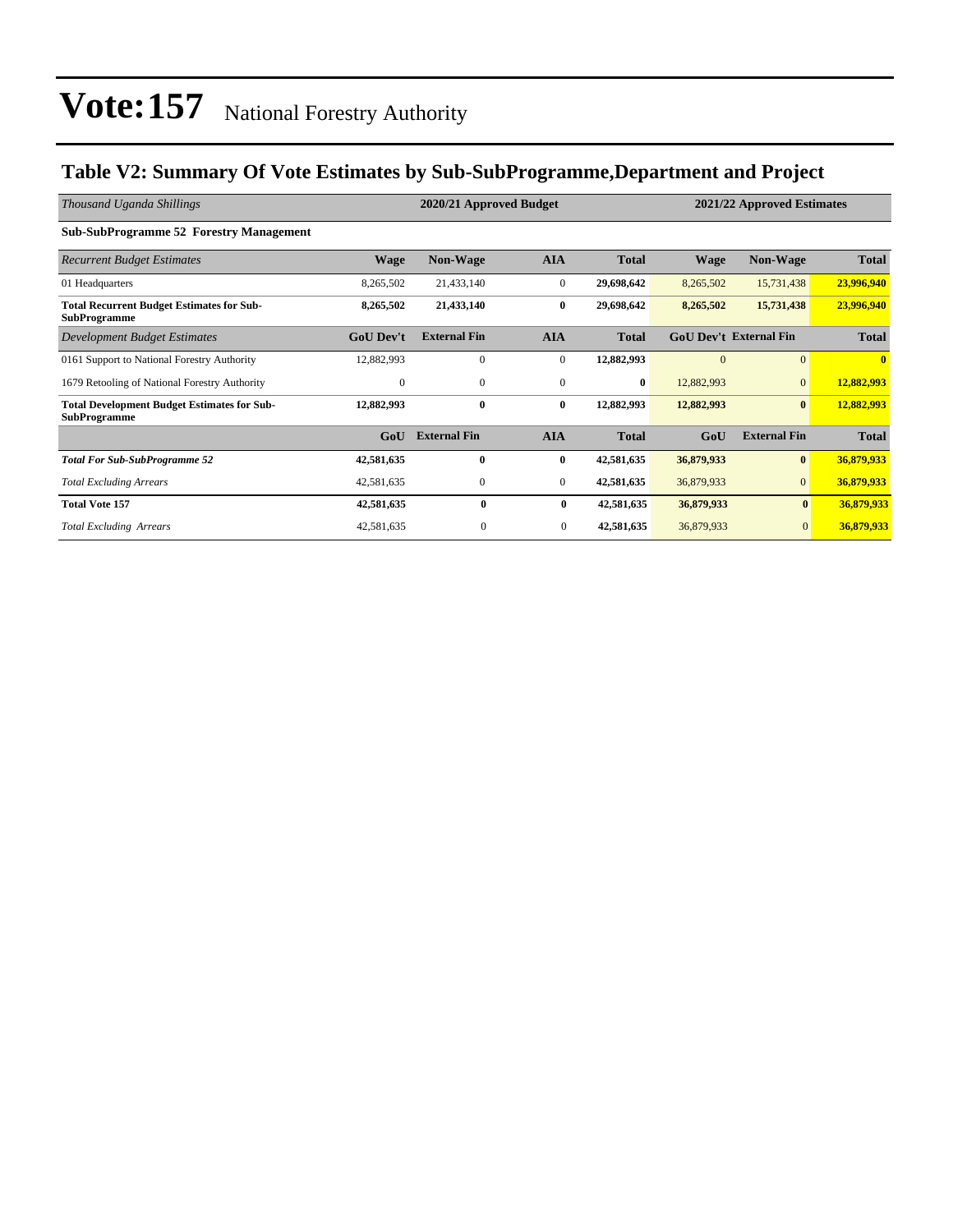## **Table V3: Summary Vote Estimates by Item**

| Thousand Uganda Shillings                                   |                  | 2020/21 Approved Budget |            |                  | 2021/22 Approved Estimates |                     |              |  |
|-------------------------------------------------------------|------------------|-------------------------|------------|------------------|----------------------------|---------------------|--------------|--|
|                                                             | GoU              | <b>External Fin</b>     | <b>AIA</b> | <b>Total</b>     | GoU                        | <b>External Fin</b> | <b>Total</b> |  |
| <b>Employees, Goods and Services (Outputs Provided)</b>     | 39,151,635       | $\bf{0}$                | $\bf{0}$   | 39,151,635       | 32,747,769                 | $\bf{0}$            | 32,747,769   |  |
| 211102 Contract Staff Salaries                              | 8,265,502        | $\bf{0}$                | $\bf{0}$   | 8,265,502        | 8,265,502                  | $\bf{0}$            | 8,265,502    |  |
| 211103 Allowances (Inc. Casuals, Temporary)                 | 1,983,950        | 0                       | $\bf{0}$   | 1,983,950        | 1,395,840                  | $\bf{0}$            | 1,395,840    |  |
| 212101 Social Security Contributions                        | 826,550          | 0                       | $\bf{0}$   | 826,550          | 826,550                    | $\bf{0}$            | 826,550      |  |
| 213001 Medical expenses (To employees)                      | 0                | 0                       | $\bf{0}$   | 0                | 796,250                    | $\bf{0}$            | 796,250      |  |
| 213002 Incapacity, death benefits and funeral expenses      | 0                | $\bf{0}$                | $\bf{0}$   | 0                | 8,000                      | $\bf{0}$            | 8,000        |  |
| 213004 Gratuity Expenses                                    | 915,735          | $\bf{0}$                | $\bf{0}$   | 915,735          | 915,735                    | $\bf{0}$            | 915,735      |  |
| 221001 Advertising and Public Relations                     | 226,520          | 0                       | $\bf{0}$   | 226,520          | 95,200                     | $\bf{0}$            | 95,200       |  |
| 221002 Workshops and Seminars                               | 1,122,020        | $\bf{0}$                | $\bf{0}$   | 1,122,020        | 257,400                    | $\bf{0}$            | 257,400      |  |
| 221003 Staff Training                                       | 344,633          | 0                       | $\bf{0}$   | 344,633          | 139,900                    | $\bf{0}$            | 139,900      |  |
| 221004 Recruitment Expenses                                 | 44,900           | $\bf{0}$                | $\bf{0}$   | 44,900           | 30,000                     | $\bf{0}$            | 30,000       |  |
| 221007 Books, Periodicals & Newspapers                      | 11,250           | $\bf{0}$                | $\bf{0}$   | 11,250           | $\bf{0}$                   | $\bf{0}$            | $\bf{0}$     |  |
| 221008 Computer supplies and Information Technology<br>(TT) | 118,500          | 0                       | $\bf{0}$   | 118,500          | 93,033                     | $\bf{0}$            | 93,033       |  |
| 221009 Welfare and Entertainment                            | 184,000          | $\bf{0}$                | $\bf{0}$   | 184,000          | 71,000                     | $\bf{0}$            | 71,000       |  |
| 221011 Printing, Stationery, Photocopying and Binding       | 157,389          | $\bf{0}$                | $\bf{0}$   | 157,389          | 125,740                    | $\bf{0}$            | 125,740      |  |
| 221012 Small Office Equipment                               | 100,000          | 0                       | $\bf{0}$   | 100,000          | $\bf{0}$                   | $\bf{0}$            | $\bf{0}$     |  |
| 221014 Bank Charges and other Bank related costs            | 600              | 0                       | $\bf{0}$   | 600              | 600                        | $\bf{0}$            | 600          |  |
| 221017 Subscriptions                                        | 172,590          | $\bf{0}$                | $\bf{0}$   | 172,590          | 66,500                     | $\bf{0}$            | 66,500       |  |
| 222001 Telecommunications                                   | 0                | 0                       | $\bf{0}$   | $\bf{0}$         | 73,350                     | $\bf{0}$            | 73,350       |  |
| 222002 Postage and Courier                                  | 0                | $\bf{0}$                | $\bf{0}$   | $\bf{0}$         | 6,000                      | $\bf{0}$            | 6,000        |  |
| 222003 Information and communications technology<br>(ICT)   | 562,800          | 0                       | $\bf{0}$   | 562,800          | 731,000                    | $\bf{0}$            | 731,000      |  |
| 223002 Rates                                                | 0                | $\bf{0}$                | $\bf{0}$   | $\bf{0}$         | 16,000                     | $\bf{0}$            | 16,000       |  |
| 223004 Guard and Security services                          | 330,480          | 0                       | $\bf{0}$   | 330,480          | 158,520                    | $\bf{0}$            | 158,520      |  |
| 223005 Electricity                                          | 124,000          | 0                       | $\bf{0}$   | 124,000          | 72,000                     | $\bf{0}$            | 72,000       |  |
| 223006 Water                                                | 82,200           | 0                       | $\bf{0}$   | 82,200           | 36,000                     | $\bf{0}$            | 36,000       |  |
| 223901 Rent – (Produced Assets) to other govt. units        | 1,800            | 0                       | $\bf{0}$   | 1,800            | 9,600                      | $\bf{0}$            | 9,600        |  |
| 224004 Cleaning and Sanitation                              | 192,036          | $\bf{0}$                | $\bf{0}$   | 192,036          | 110,400                    | $\bf{0}$            | 110,400      |  |
| 224005 Uniforms, Beddings and Protective Gear               | 291,456          | $\bf{0}$                | $\bf{0}$   | 291,456          | 10,000                     | $\bf{0}$            | 10,000       |  |
| 224006 Agricultural Supplies                                | 11,605,979       | $\bf{0}$                | $\bf{0}$   | 11,605,979       | 11,620,312                 | $\bf{0}$            | 11,620,312   |  |
| 225001 Consultancy Services- Short term                     | 2,488,000        | $\bf{0}$                | $\bf{0}$   | 2,488,000        | 350,000                    | $\bf{0}$            | 350,000      |  |
| 225003 Taxes on (Professional) Services                     | 50,000           | $\bf{0}$                | $\bf{0}$   | 50,000           | 56,000                     | $\bf{0}$            | 56,000       |  |
| 226001 Insurances                                           | 1,081,000        | 0                       | $\bf{0}$   | 1,081,000        | 328,474                    | $\bf{0}$            | 328,474      |  |
| 227001 Travel inland                                        | 2,374,010        | $\bf{0}$                | $\bf{0}$   | 2,374,010        | 2,145,200                  | $\bf{0}$            | 2,145,200    |  |
| 227002 Travel abroad                                        | 368,305          | $\bf{0}$                | $\bf{0}$   | 368,305          | 150,000                    | $\bf{0}$            | 150,000      |  |
| 227004 Fuel, Lubricants and Oils                            | 2,059,960        | 0                       | $\bf{0}$   | 2,059,960        | 1,197,700                  | $\bf{0}$            | 1,197,700    |  |
| 228001 Maintenance - Civil                                  | 1,209,900        | $\bf{0}$                | $\bf{0}$   | 1,209,900        | 573,330                    | $\bf{0}$            | 573,330      |  |
| 228002 Maintenance - Vehicles                               | 746,200          | 0                       | $\bf{0}$   | 746,200          | 656,015                    | $\bf{0}$            | 656,015      |  |
| 228003 Maintenance – Machinery, Equipment &<br>Furniture    | 79,600           | $\bf{0}$                | $\bf{0}$   | 79,600           | 746,618                    | $\bf{0}$            | 746,618      |  |
| 282101 Donations                                            | 35,000           | 0                       | $\bf{0}$   | 35,000           | 14,000                     | $\bf{0}$            | 14,000       |  |
| 282102 Fines and Penalties/ Court wards                     | $\boldsymbol{0}$ | $\boldsymbol{0}$        | $\bf{0}$   | $\boldsymbol{0}$ | 600,000                    | $\bf{0}$            | 600,000      |  |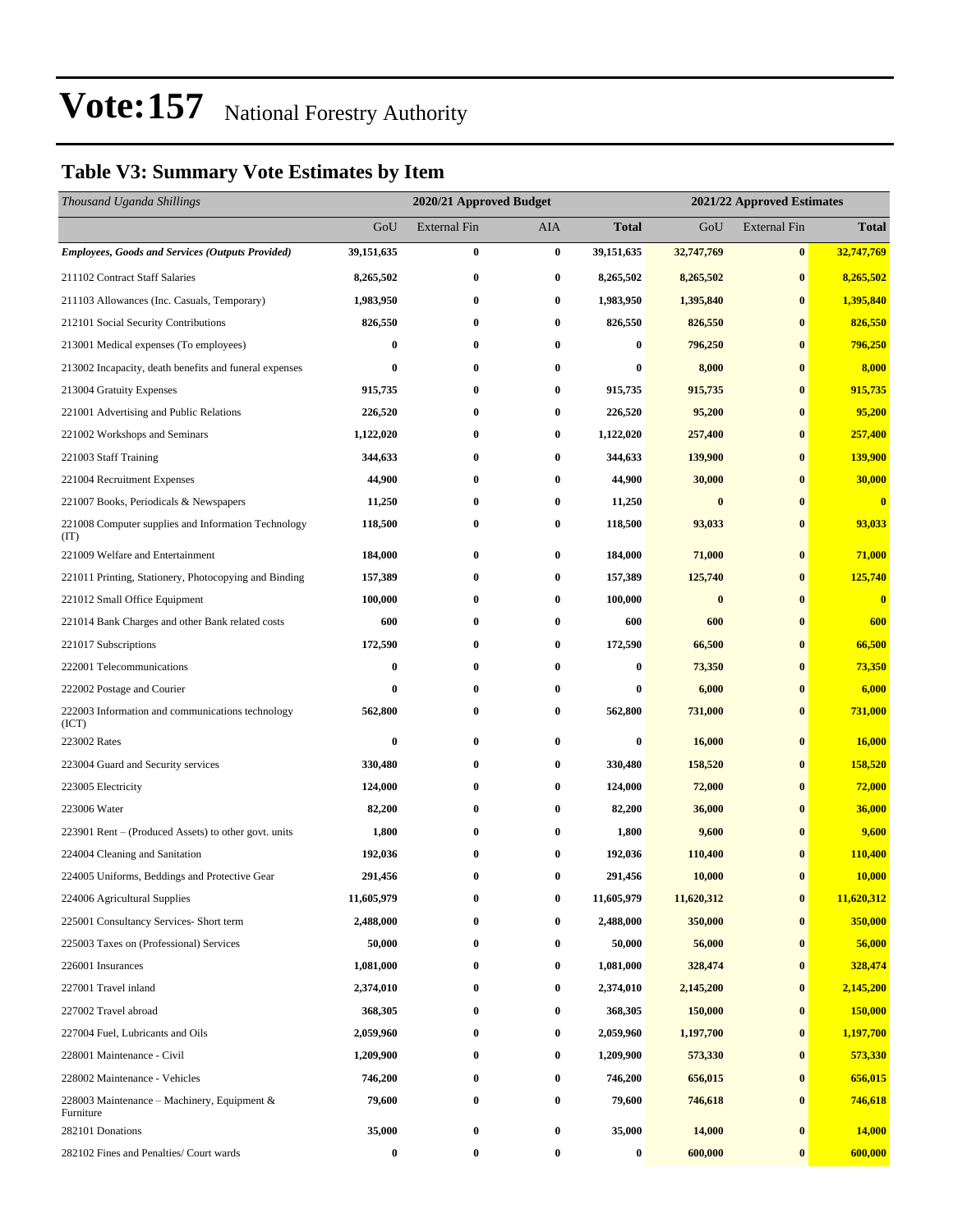| 282105 Court Awards                   | 994,770    | 0            | $\bf{0}$     | 994,770    | $\bf{0}$   | $\mathbf{0}$   | $\mathbf{0}$ |
|---------------------------------------|------------|--------------|--------------|------------|------------|----------------|--------------|
| <b>Investment</b> (Capital Purchases) | 3,430,000  | 0            | 0            | 3.430.000  | 4,132,164  | $\bf{0}$       | 4,132,164    |
| 312101 Non-Residential Buildings      | $\bf{0}$   | $\bf{0}$     | $\bf{0}$     | $\bf{0}$   | 330,000    | $\mathbf{0}$   | 330,000      |
| 312201 Transport Equipment            | 3.430.000  | 0            | 0            | 3.430.000  | 3,547,164  | $\bf{0}$       | 3,547,164    |
| 312203 Furniture & Fixtures           | $\bf{0}$   | 0            | $\mathbf{0}$ | $\bf{0}$   | 50,000     | $\mathbf{0}$   | 50,000       |
| 312213 ICT Equipment                  | $\bf{0}$   | $\bf{0}$     | $\mathbf{0}$ | $\bf{0}$   | 205,000    | $\mathbf{0}$   | 205,000      |
| <b>Grand Total Vote 157</b>           | 42,581,635 | $\bf{0}$     | $\mathbf{0}$ | 42,581,635 | 36,879,933 | $\bf{0}$       | 36,879,933   |
| <b>Total Excluding Arrears</b>        | 42,581,635 | $\mathbf{0}$ | $\theta$     | 42,581,635 | 36,879,933 | $\overline{0}$ | 36,879,933   |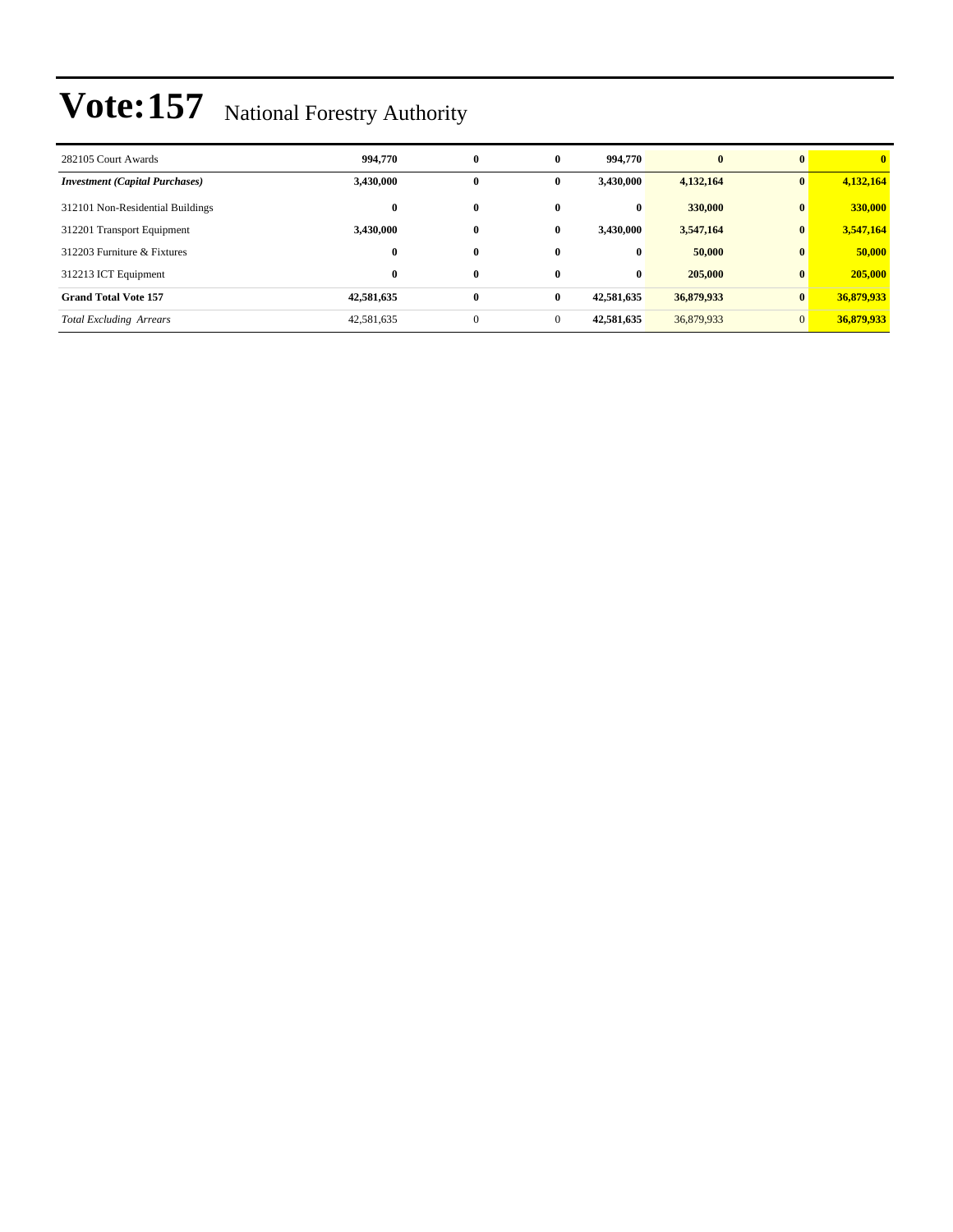### **Table V4: Detailed Estimates by Sub-SubProgramme, Department,Project and Budget Output and Item**

#### *Sub-SubProgrammme 52 Forestry Management*

*Recurrent Budget Estimates*

#### **Department 01 Headquarters**

| Thousand Uganda Shillings                                        |                  | 2020/21 Approved Budget |                  | 2021/22 Approved Estimates |                       |              |              |
|------------------------------------------------------------------|------------------|-------------------------|------------------|----------------------------|-----------------------|--------------|--------------|
| <b>Outputs Provided</b>                                          | Wage             | Non Wage                | <b>AIA</b>       | <b>Total</b>               | Wage                  | Non Wage     | <b>Total</b> |
| <b>Budget Output 095201 Mangement of Central Forest Reserves</b> |                  |                         |                  |                            |                       |              |              |
| 211103 Allowances (Inc. Casuals, Temporary)                      | $\boldsymbol{0}$ | 1,471,800               | $\mathbf{0}$     | 1,471,800                  | $\mathbf{0}$          | 1,386,240    | 1,386,240    |
| 213004 Gratuity Expenses                                         | $\boldsymbol{0}$ | $\boldsymbol{0}$        | $\mathbf{0}$     | $\bf{0}$                   | $\mathbf{0}$          | 89,185       | 89,185       |
| 221001 Advertising and Public Relations                          | $\boldsymbol{0}$ | 223,320                 | $\mathbf{0}$     | 223,320                    | $\mathbf{0}$          | 95,200       | 95,200       |
| 221002 Workshops and Seminars                                    | $\boldsymbol{0}$ | 782,420                 | $\mathbf{0}$     | 782,420                    | $\boldsymbol{0}$      | 248,500      | 248,500      |
| 221003 Staff Training                                            | $\boldsymbol{0}$ | 294,033                 | $\mathbf{0}$     | 294,033                    | $\mathbf{0}$          | 119,400      | 119,400      |
| 221007 Books, Periodicals & Newspapers                           | $\boldsymbol{0}$ | 11,250                  | $\mathbf{0}$     | 11,250                     | $\boldsymbol{0}$      | $\mathbf{0}$ | $\mathbf{0}$ |
| 221008 Computer supplies and Information Technology (IT)         | $\boldsymbol{0}$ | 4,500                   | $\mathbf{0}$     | 4,500                      | $\mathbf{0}$          | 93,033       | 93,033       |
| 221009 Welfare and Entertainment                                 | $\boldsymbol{0}$ | 134,100                 | $\mathbf{0}$     | 134,100                    | $\boldsymbol{0}$      | 61,000       | 61,000       |
| 221011 Printing, Stationery, Photocopying and Binding            | $\boldsymbol{0}$ | 154,029                 | $\mathbf{0}$     | 154,029                    | $\boldsymbol{0}$      | 120,400      | 120,400      |
| 221014 Bank Charges and other Bank related costs                 | $\boldsymbol{0}$ | 600                     | $\mathbf{0}$     | 600                        | $\boldsymbol{0}$      | 600          | 600          |
| 221017 Subscriptions                                             | $\boldsymbol{0}$ | 160,590                 | $\mathbf{0}$     | 160,590                    | $\boldsymbol{0}$      | 45,500       | 45,500       |
| 222001 Telecommunications                                        | $\overline{0}$   | $\boldsymbol{0}$        | $\mathbf{0}$     | $\bf{0}$                   | $\mathbf{0}$          | 73,350       | 73,350       |
| 222002 Postage and Courier                                       | $\boldsymbol{0}$ | $\overline{0}$          | $\mathbf{0}$     | $\bf{0}$                   | $\mathbf{0}$          | 6,000        | 6,000        |
| 222003 Information and communications technology (ICT)           | $\boldsymbol{0}$ | 242,800                 | $\mathbf{0}$     | 242,800                    | $\boldsymbol{0}$      | 461,000      | 461,000      |
| 223002 Rates                                                     | $\boldsymbol{0}$ | $\boldsymbol{0}$        | $\mathbf{0}$     | $\bf{0}$                   | $\boldsymbol{0}$      | 16,000       | 16,000       |
| 223004 Guard and Security services                               | $\boldsymbol{0}$ | 171,360                 | $\boldsymbol{0}$ | 171,360                    | $\boldsymbol{0}$      | 158,520      | 158,520      |
| 223005 Electricity                                               | $\boldsymbol{0}$ | 102,400                 | $\mathbf{0}$     | 102,400                    | $\mathbf{0}$          | 72,000       | 72,000       |
| 223006 Water                                                     | $\boldsymbol{0}$ | 46,200                  | $\mathbf{0}$     | 46,200                     | $\mathbf{0}$          | 36,000       | 36,000       |
| 223901 Rent – (Produced Assets) to other govt. units             | $\boldsymbol{0}$ | 1,800                   | $\boldsymbol{0}$ | 1,800                      | $\boldsymbol{0}$      | 9,600        | 9,600        |
| 224004 Cleaning and Sanitation                                   | $\boldsymbol{0}$ | 170,436                 | $\mathbf{0}$     | 170,436                    | $\boldsymbol{0}$      | 110,400      | 110,400      |
| 224005 Uniforms, Beddings and Protective Gear                    | $\boldsymbol{0}$ | 40,000                  | $\mathbf{0}$     | 40,000                     | $\boldsymbol{0}$      | 10,000       | 10,000       |
| 224006 Agricultural Supplies                                     | $\boldsymbol{0}$ | 376,200                 | $\mathbf{0}$     | 376,200                    | $\boldsymbol{0}$      | 170,000      | 170,000      |
| 225001 Consultancy Services- Short term                          | $\boldsymbol{0}$ | 625,000                 | $\mathbf{0}$     | 625,000                    | $\mathbf{0}$          | 350,000      | 350,000      |
| 225003 Taxes on (Professional) Services                          | $\boldsymbol{0}$ | 50,000                  | $\boldsymbol{0}$ | 50,000                     | $\boldsymbol{0}$      | 56,000       | 56,000       |
| 226001 Insurances                                                | $\boldsymbol{0}$ | 231,000                 | $\mathbf{0}$     | 231,000                    | $\boldsymbol{0}$      | 168,474      | 168,474      |
| 227001 Travel inland                                             | $\boldsymbol{0}$ | 2,146,410               | $\boldsymbol{0}$ | 2,146,410                  | $\boldsymbol{0}$      | 1,415,200    | 1,415,200    |
| 227002 Travel abroad                                             | $\boldsymbol{0}$ | 368,305                 | $\mathbf{0}$     | 368,305                    | $\mathbf{0}$          | 150,000      | 150,000      |
| 227004 Fuel, Lubricants and Oils                                 | $\boldsymbol{0}$ | 2,059,960               | $\boldsymbol{0}$ | 2,059,960                  | $\mathbf{0}$          | 1,197,700    | 1,197,700    |
| 228001 Maintenance - Civil                                       | $\boldsymbol{0}$ | 528,900                 | $\boldsymbol{0}$ | 528,900                    | $\boldsymbol{0}$      | 14,600       | 14,600       |
| 228002 Maintenance - Vehicles                                    | $\boldsymbol{0}$ | 746,200                 | $\boldsymbol{0}$ | 746,200                    | $\mathbf{0}$          | 656,015      | 656,015      |
| 228003 Maintenance – Machinery, Equipment & Furniture            | $\boldsymbol{0}$ | 57,600                  | $\boldsymbol{0}$ | 57,600                     | $\mathbf{0}$          | 20,000       | 20,000       |
| 282101 Donations                                                 | $\boldsymbol{0}$ | 35,000                  | $\boldsymbol{0}$ | 35,000                     | $\boldsymbol{0}$      | 14,000       | 14,000       |
| 282102 Fines and Penalties/ Court wards                          | $\boldsymbol{0}$ | $\boldsymbol{0}$        | $\boldsymbol{0}$ | $\bf{0}$                   | $\mathbf{0}$          | 600,000      | 600,000      |
| 282105 Court Awards                                              | $\boldsymbol{0}$ | 994,770                 | $\mathbf{0}$     | 994,770                    | $\boldsymbol{0}$      | $\bf{0}$     | $\mathbf{0}$ |
| <b>Total Cost of Budget Output 01</b>                            | 0                | 12,230,983              | 0                | 12,230,983                 | $\boldsymbol{\theta}$ | 8,023,917    | 8,023,917    |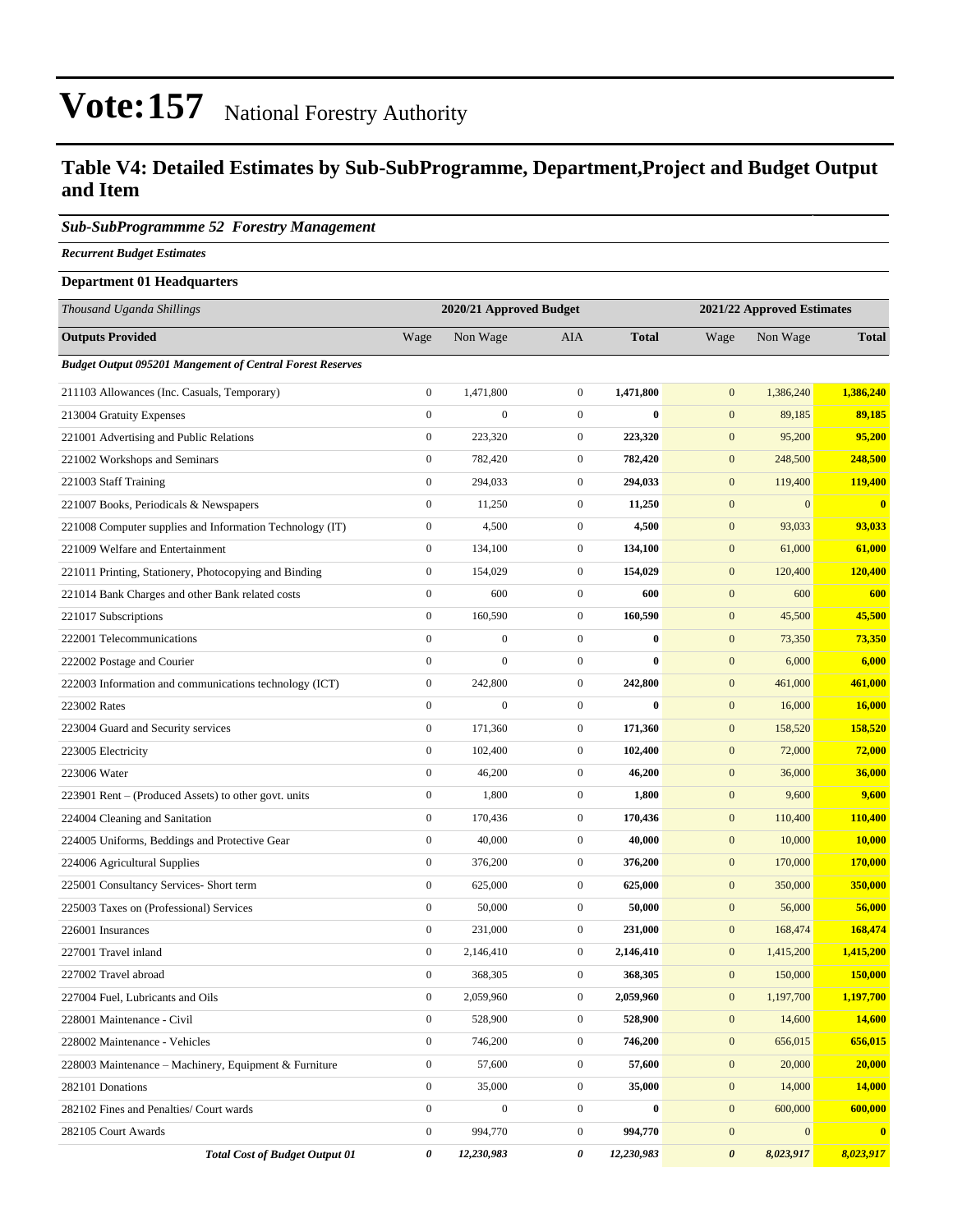### *Budget Output 095203 Plantation Management* 211103 Allowances (Inc. Casuals, Temporary) 0 129,650 0 **129,650** 0 6,000 **6,000** 221001 Advertising and Public Relations 0 3,200 0 **3,200** 0 0 **0** 221002 Workshops and Seminars 0 29,900 0 **29,900** 0 4,000 **4,000** 221003 Staff Training 0 20,600 0 **20,600** 0 0 **0** 221017 Subscriptions 0 0 0 **0** 0 20,000 **20,000** 224006 Agricultural Supplies 0 2,390,534 0 **2,390,534** 0 2,973,500 **2,973,500** 227001 Travel inland 0 214,600 0 **214,600** 0 72,000 **72,000** 228001 Maintenance - Civil 0 299,000 0 **299,000** 0 346,230 **346,230** *Total Cost of Budget Output 03 0 3,087,484 0 3,087,484 0 3,421,730 3,421,730 Budget Output 095205 Supply of seeds and seedlings* 211103 Allowances (Inc. Casuals, Temporary) 0 382,500 0 **382,500** 0 0 **0** 221003 Staff Training 0 0 0 **0** 0 8,000 **8,000** 223005 Electricity 0 13,800 0 **13,800** 0 0 **0** 223006 Water 0 18,000 0 **18,000** 0 0 **0** 224006 Agricultural Supplies 0 2,214,452 0 **2,214,452** 0 1,488,550 **1,488,550** 228001 Maintenance - Civil 0 12,000 0 **12,000** 0 7,500 **7,500** 228003 Maintenance ±Machinery, Equipment & Furniture 0 0 0 **0** 0 15,000 **15,000** *Total Cost of Budget Output 05 0 2,640,752 0 2,640,752 0 1,519,050 1,519,050 Budget Output 095206 HIV/AIDS Mainstreaming* 221002 Workshops and Seminars 0 0 0 **0** 0 2,400 **2,400** 221003 Staff Training 0 0 0 **0** 0 7,500 **7,500** 221009 Welfare and Entertainment 0 0 0 **0** 0 10,000 **10,000** 227001 Travel inland 0 0 0 **0** 0 8,000 **8,000** *Total Cost of Budget Output 06 0 0 0 0 0 27,900 27,900 Budget Output 095219 Human Resource Management Services* 211102 Contract Staff Salaries 8,265,502 0 0 **8,265,502** 8,265,502 0 **8,265,502** 212101 Social Security Contributions 0 826,550 0 **826,550** 0 826,550 **826,550**

| 213001 Medical expenses (To employees)                 | $\mathbf{0}$     | $\mathbf{0}$ | $\mathbf{0}$   | $\bf{0}$   | $\boldsymbol{0}$ | 796,250      | 796,250      |
|--------------------------------------------------------|------------------|--------------|----------------|------------|------------------|--------------|--------------|
| 213002 Incapacity, death benefits and funeral expenses | $\mathbf{0}$     | $\mathbf{0}$ | $\mathbf{0}$   | $\bf{0}$   | $\mathbf{0}$     | 8,000        | 8,000        |
| 213004 Gratuity Expenses                               | $\mathbf{0}$     | 915,735      | $\overline{0}$ | 915,735    | $\mathbf{0}$     | 826,550      | 826,550      |
| 221002 Workshops and Seminars                          | $\mathbf{0}$     | 27,500       | $\overline{0}$ | 27,500     | $\mathbf{0}$     | 2,500        | 2,500        |
| 221003 Staff Training                                  | $\mathbf{0}$     | 30,000       | $\overline{0}$ | 30,000     | $\mathbf{0}$     | $\Omega$     |              |
| 221004 Recruitment Expenses                            | $\mathbf{0}$     | 44,900       | $\mathbf{0}$   | 44,900     | $\boldsymbol{0}$ | 30,000       | 30,000       |
| 221009 Welfare and Entertainment                       | $\mathbf{0}$     | 49,900       | $\mathbf{0}$   | 49,900     | $\overline{0}$   | $\Omega$     |              |
| 221011 Printing, Stationery, Photocopying and Binding  | $\mathbf{0}$     | 3,360        | $\overline{0}$ | 3,360      | $\boldsymbol{0}$ | 5,340        | 5,340        |
| 221017 Subscriptions                                   | $\mathbf{0}$     | 12,000       | $\overline{0}$ | 12,000     | $\mathbf{0}$     | 1,000        | 1,000        |
| 223004 Guard and Security services                     | $\boldsymbol{0}$ | 159,120      | $\overline{0}$ | 159,120    | $\boldsymbol{0}$ | $\mathbf{0}$ |              |
| 224004 Cleaning and Sanitation                         | $\mathbf{0}$     | 21,600       | $\mathbf{0}$   | 21,600     | $\mathbf{0}$     | $\Omega$     | $\mathbf{0}$ |
| 224005 Uniforms, Beddings and Protective Gear          | $\mathbf{0}$     | 61,256       | $\overline{0}$ | 61,256     | $\mathbf{0}$     | $\mathbf{0}$ | $\mathbf{0}$ |
| 226001 Insurances                                      | $\mathbf{0}$     | 850,000      | $\overline{0}$ | 850,000    | $\mathbf{0}$     | 160,000      | 160,000      |
| 227001 Travel inland                                   | $\mathbf{0}$     | 10,000       | $\mathbf{0}$   | 10,000     | $\overline{0}$   | $\Omega$     |              |
| <b>Total Cost of Budget Output 19</b>                  | 8,265,502        | 3,011,921    | 0              | 11,277,423 | 8,265,502        | 2,656,190    | 10,921,692   |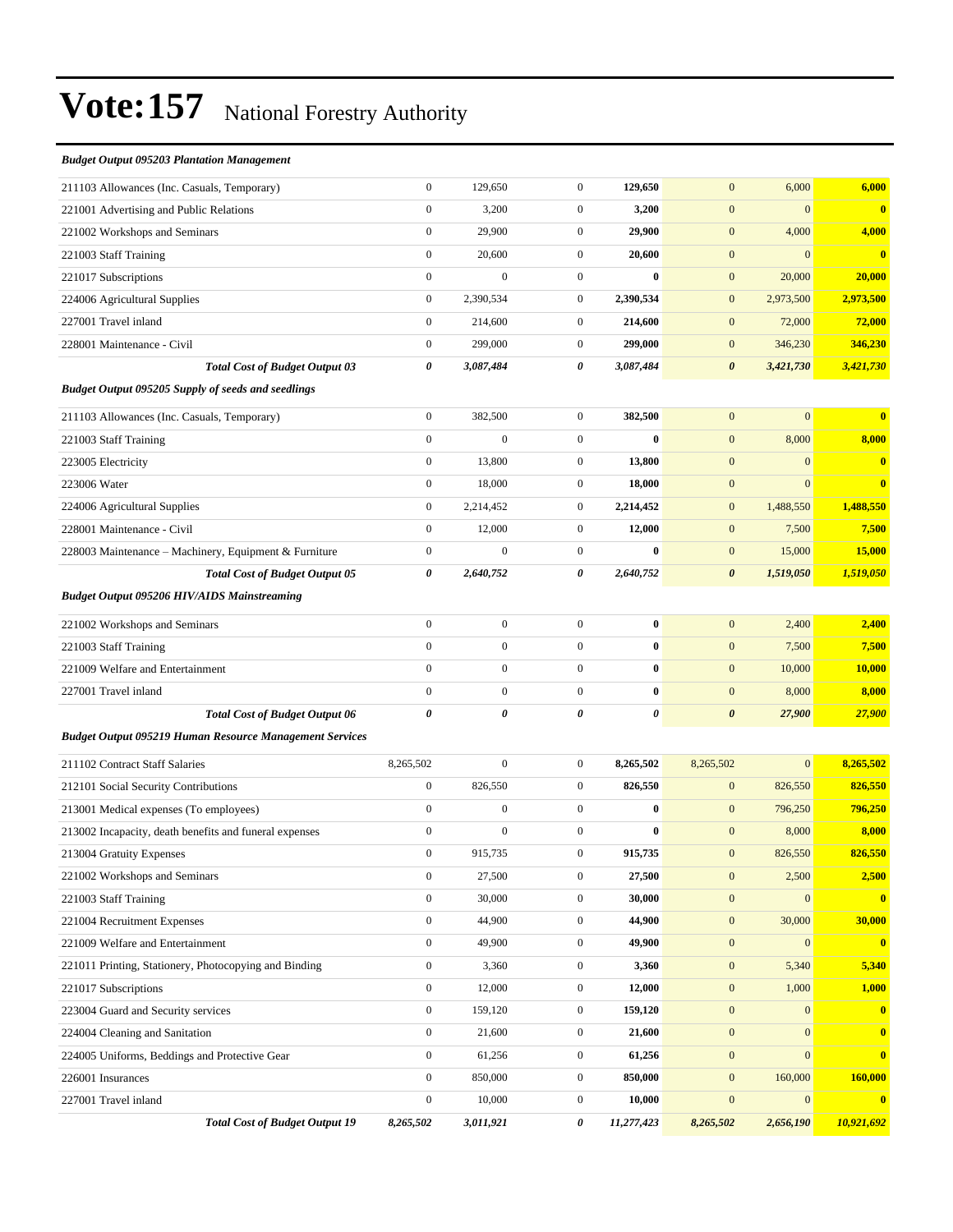#### *Budget Output 095220 Records Management Services*

| 211103 Allowances (Inc. Casuals, Temporary)              | $\Omega$     | $\Omega$     | $\Omega$       | $\mathbf{0}$ | $\mathbf{0}$          | 3,600        | 3,600                   |
|----------------------------------------------------------|--------------|--------------|----------------|--------------|-----------------------|--------------|-------------------------|
| 221003 Staff Training                                    | $\Omega$     | $\Omega$     | $\Omega$       | $\mathbf{0}$ | $\mathbf{0}$          | 5,000        | 5,000                   |
| 221008 Computer supplies and Information Technology (IT) | $\mathbf{0}$ | 114,000      | $\overline{0}$ | 114,000      | $\overline{0}$        | $\Omega$     | $\mathbf{0}$            |
| 222003 Information and communications technology (ICT)   | $\mathbf{0}$ | 320,000      | $\mathbf{0}$   | 320,000      | $\overline{0}$        | $\mathbf{0}$ | $\overline{\mathbf{0}}$ |
| 223005 Electricity                                       | $\mathbf{0}$ | 6,000        | $\mathbf{0}$   | 6,000        | $\overline{0}$        | $\Omega$     | $\overline{0}$          |
| 227001 Travel inland                                     | $\theta$     | $\mathbf{0}$ | $\mathbf{0}$   | $\bf{0}$     | $\mathbf{0}$          | 8,000        | 8,000                   |
| 228003 Maintenance – Machinery, Equipment & Furniture    | $\mathbf{0}$ | 22,000       | $\overline{0}$ | 22,000       | $\mathbf{0}$          | 66,050       | 66,050                  |
| <b>Total Cost of Budget Output 20</b>                    | 0            | 462,000      | 0              | 462,000      | $\boldsymbol{\theta}$ | 82,650       | 82,650                  |
| <b>Total Cost Of Outputs Provided</b>                    | 8,265,502    | 21,433,140   | $\bf{0}$       | 29,698,642   | 8,265,502             | 15,731,438   | 23,996,940              |
| <b>Total Cost for Department 01</b>                      | 8,265,502    | 21,433,140   | $\bf{0}$       | 29,698,642   | 8,265,502             | 15,731,438   | 23,996,940              |
| <b>Total Excluding Arrears</b>                           | 8,265,502    | 21,433,140   | $\overline{0}$ | 29,698,642   | 8,265,502             | 15,731,438   | 23,996,940              |
|                                                          |              |              |                |              |                       |              |                         |

*Development Budget Estimates*

### **Project 0161 Support to National Forestry Authority**

| Thousand Uganda Shillings                                                     | 2020/21 Approved Budget       |                  |                  |              | 2021/22 Draft Estimates |                               |                         |  |
|-------------------------------------------------------------------------------|-------------------------------|------------------|------------------|--------------|-------------------------|-------------------------------|-------------------------|--|
| <b>Outputs Provided</b>                                                       | GoU Dev't External Fin        |                  | <b>AIA</b>       | <b>Total</b> |                         | <b>GoU Dev't External Fin</b> | <b>Total</b>            |  |
| <b>Budget Output 095201 Mangement of Central Forest Reserves</b>              |                               |                  |                  |              |                         |                               |                         |  |
| 221002 Workshops and Seminars                                                 | 282,200                       | $\overline{0}$   | $\overline{0}$   | 282,200      | $\mathbf{0}$            | $\overline{0}$                | $\mathbf{0}$            |  |
| 221012 Small Office Equipment                                                 | 100,000                       | $\boldsymbol{0}$ | $\overline{0}$   | 100,000      | $\mathbf{0}$            | $\overline{0}$                | $\bf{0}$                |  |
| 224006 Agricultural Supplies                                                  | 1,511,800                     | $\mathbf{0}$     | $\boldsymbol{0}$ | 1,511,800    | $\mathbf{0}$            | $\overline{0}$                | $\bf{0}$                |  |
| 225001 Consultancy Services- Short term                                       | 1,863,000                     | $\overline{0}$   | $\boldsymbol{0}$ | 1,863,000    | $\mathbf{0}$            | $\overline{0}$                | $\bf{0}$                |  |
| 227001 Travel inland                                                          | 3,000                         | $\overline{0}$   | $\overline{0}$   | 3,000        | $\mathbf{0}$            | $\overline{0}$                | $\bf{0}$                |  |
| <b>Total Cost Of Budget Output 095201</b>                                     | 3,760,000                     | 0                | 0                | 3,760,000    | $\boldsymbol{\theta}$   | $\boldsymbol{\theta}$         | $\boldsymbol{\theta}$   |  |
| Budget Output 095202 Establishment of new tree plantations                    |                               |                  |                  |              |                         |                               |                         |  |
| 224006 Agricultural Supplies                                                  | 1,000,000                     | $\mathbf{0}$     | $\overline{0}$   | 1,000,000    | $\mathbf{0}$            | $\mathbf{0}$                  | $\bf{0}$                |  |
| <b>Total Cost Of Budget Output 095202</b>                                     | 1,000,000                     | 0                | 0                | 1,000,000    | $\boldsymbol{\theta}$   | $\boldsymbol{\theta}$         | $\boldsymbol{\theta}$   |  |
| <b>Budget Output 095205 Supply of seeds and seedlings</b>                     |                               |                  |                  |              |                         |                               |                         |  |
| 223005 Electricity                                                            | 1,800                         | $\boldsymbol{0}$ | $\boldsymbol{0}$ | 1,800        | $\mathbf{0}$            | $\mathbf{0}$                  | $\overline{\mathbf{0}}$ |  |
| 223006 Water                                                                  | 18,000                        | $\overline{0}$   | $\boldsymbol{0}$ | 18,000       | $\mathbf{0}$            | $\overline{0}$                | $\bf{0}$                |  |
| 224005 Uniforms, Beddings and Protective Gear                                 | 190,200                       | $\boldsymbol{0}$ | $\overline{0}$   | 190,200      | $\mathbf{0}$            | $\overline{0}$                | $\bf{0}$                |  |
| 224006 Agricultural Supplies                                                  | 4,112,993                     | $\boldsymbol{0}$ | $\overline{0}$   | 4,112,993    | $\mathbf{0}$            | $\overline{0}$                | $\bf{0}$                |  |
| 228001 Maintenance - Civil                                                    | 370,000                       | $\mathbf{0}$     | $\overline{0}$   | 370,000      | $\mathbf{0}$            | $\Omega$                      | $\bf{0}$                |  |
| <b>Total Cost Of Budget Output 095205</b>                                     | 4,692,993                     | 0                | 0                | 4,692,993    | $\boldsymbol{\theta}$   | $\boldsymbol{\theta}$         | $\boldsymbol{\theta}$   |  |
| <b>Total Cost for Outputs Provided</b>                                        | 9,452,993                     | $\overline{0}$   | $\overline{0}$   | 9,452,993    | $\mathbf{0}$            | $\overline{0}$                | $\bf{0}$                |  |
| <b>Capital Purchases</b>                                                      | <b>GoU Dev't External Fin</b> |                  | <b>AIA</b>       | <b>Total</b> |                         | <b>GoU Dev't External Fin</b> | <b>Total</b>            |  |
| Budget Output 095275 Purchase of Motor Vehicles and Other Transport Equipment |                               |                  |                  |              |                         |                               |                         |  |
| 312201 Transport Equipment                                                    | 3,430,000                     | $\boldsymbol{0}$ | $\boldsymbol{0}$ | 3,430,000    | $\mathbf{0}$            | $\mathbf{0}$                  | $\overline{\mathbf{0}}$ |  |
| Total Cost Of Budget Output 095275                                            | 3,430,000                     | 0                | 0                | 3,430,000    | $\boldsymbol{\theta}$   | $\boldsymbol{\theta}$         | $\boldsymbol{\theta}$   |  |
| <b>Total Cost for Capital Purchases</b>                                       | 3,430,000                     | $\boldsymbol{0}$ | $\overline{0}$   | 3,430,000    | $\mathbf{0}$            | $\overline{0}$                | $\bf{0}$                |  |
| <b>Total Cost for Project: 0161</b>                                           | 12,882,993                    | $\overline{0}$   | $\boldsymbol{0}$ | 12,882,993   | $\mathbf{0}$            | $\overline{0}$                | $\bf{0}$                |  |
| <b>Total Excluding Arrears</b>                                                | 12,882,993                    | $\overline{0}$   | $\overline{0}$   | 12,882,993   | $\mathbf{0}$            | $\overline{0}$                | $\bf{0}$                |  |